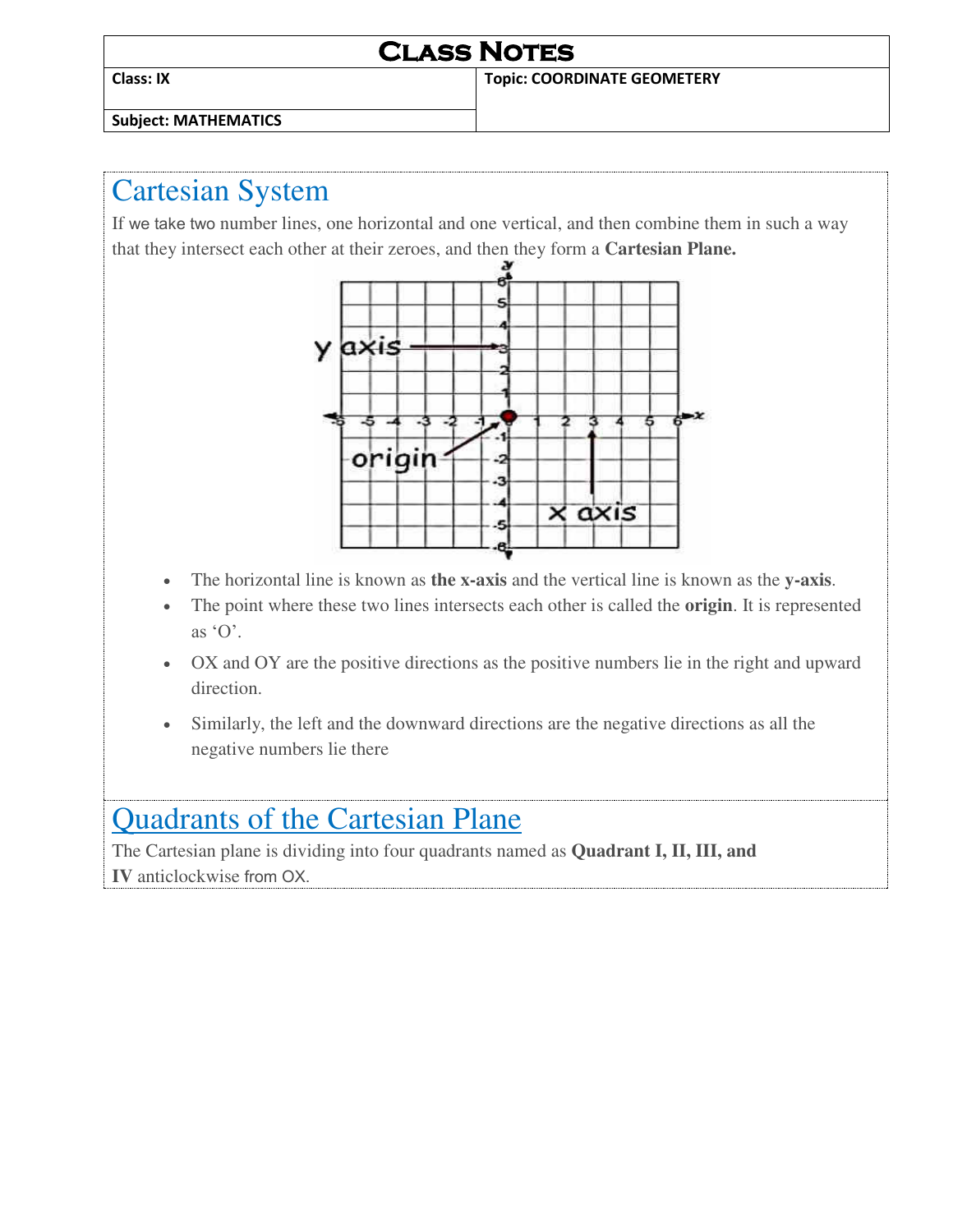

# **Coordinates of a Point**

To write the coordinates of a point we need to follow these rules-

- The **x coordinate** of a point is marked by drawing perpendicular from the y-axis measured a length of the x-axis. It is also called the **Abscissa.**
- The **y coordinate** of a point is marked by drawing a perpendicular from the x-axis measured a length of the y-axis. It is also called the **Ordinate.**
- While writing the coordinates of a point in the coordinate plane, the x coordinate comes first, and then the y - coordinate. We write the coordinates in brackets



In the above figure,  $OB = CA = x$  coordinate (Abscissa), and  $CO = AB = y$  coordinate (Ordinate).

We write the coordinate as  $(x, y)$ .

**Remark:** As the origin O has zero distance from the x-axis and the y-axis so its abscissa and ordinate are zero. Hence the **coordinate of the origin is (0, 0)**.

# **The relationship between the signs of the coordinates of a point and the quadrant of a point in which it lies.**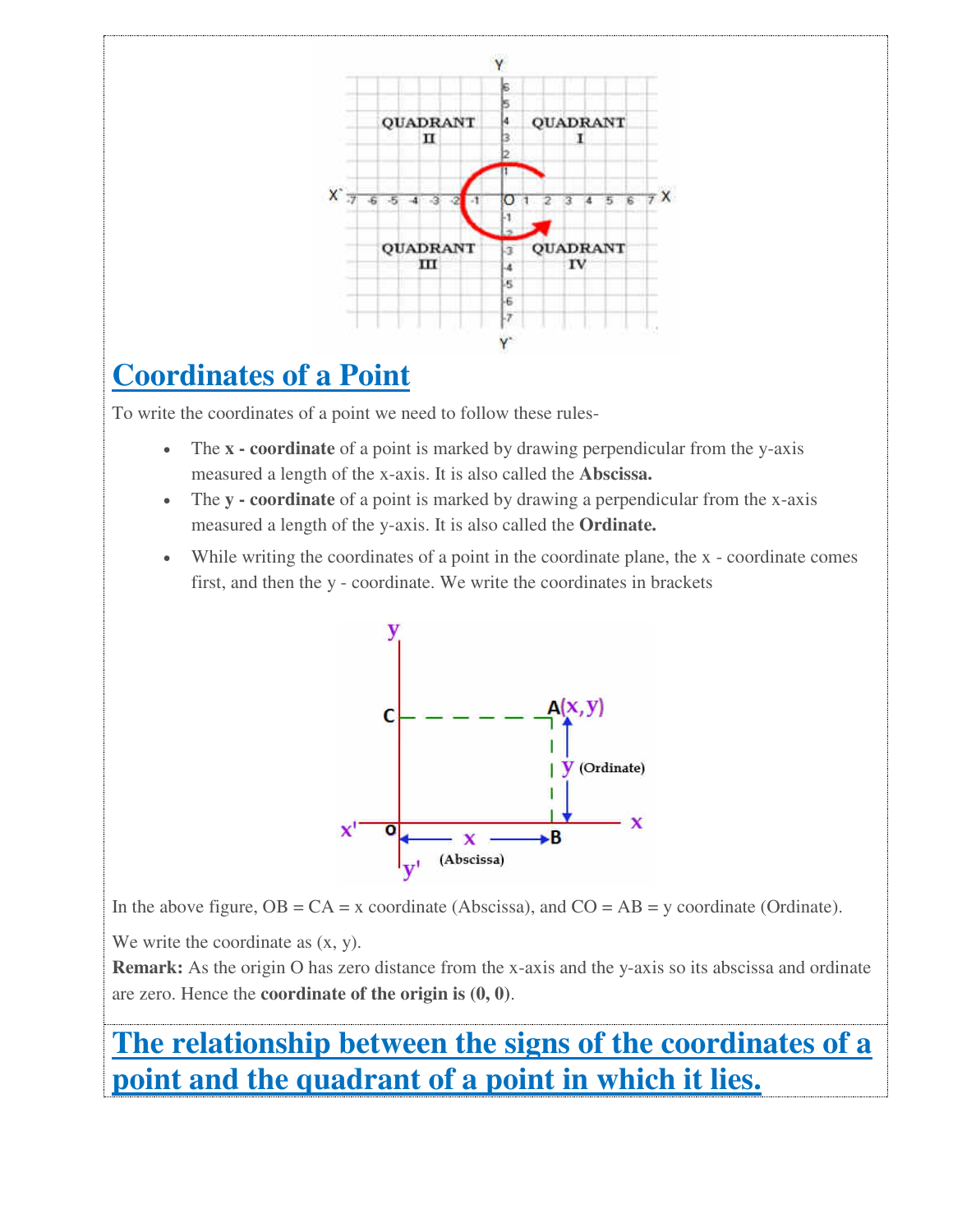

| <b>QuadrCoordi</b> |                                                             | <b>Sign in the quadrant</b>                                              |
|--------------------|-------------------------------------------------------------|--------------------------------------------------------------------------|
| ant                | nate                                                        |                                                                          |
|                    | $\left  \frac{1}{2} \right  \left( \frac{1}{2} + 1 \right)$ | 1st quadrant is enclosed by the positive x-axis and the positive y-axis. |
|                    | $  $ $(-, +)$                                               | 2nd quadrant is enclosed by the negative x-axis and the positive y-axis. |
|                    | $III$ (-, -)                                                | 3rd quadrant is enclosed by the negative x-axis and the negative y-axis. |
| IV.                | $(+,-)$                                                     | 4th quadrant is enclosed by the positive x-axis and the negative y-axis  |
|                    |                                                             |                                                                          |

#### **Plotting a Point in the Plane if its Coordinates are Given**

Steps to plot the point (2, 3) on the Cartesian plane -

- First of all, we need to draw the Cartesian plane by drawing the coordinate axes with 1 unit  $= 1$  cm.
- To mark the x coordinates, starting from 0 moves towards the positive x-axis and count to 2.
- To mark the y coordinate, starting from 2 moves upwards in the positive direction and count to 3.
- Now this point is the coordinate  $(2, 3)$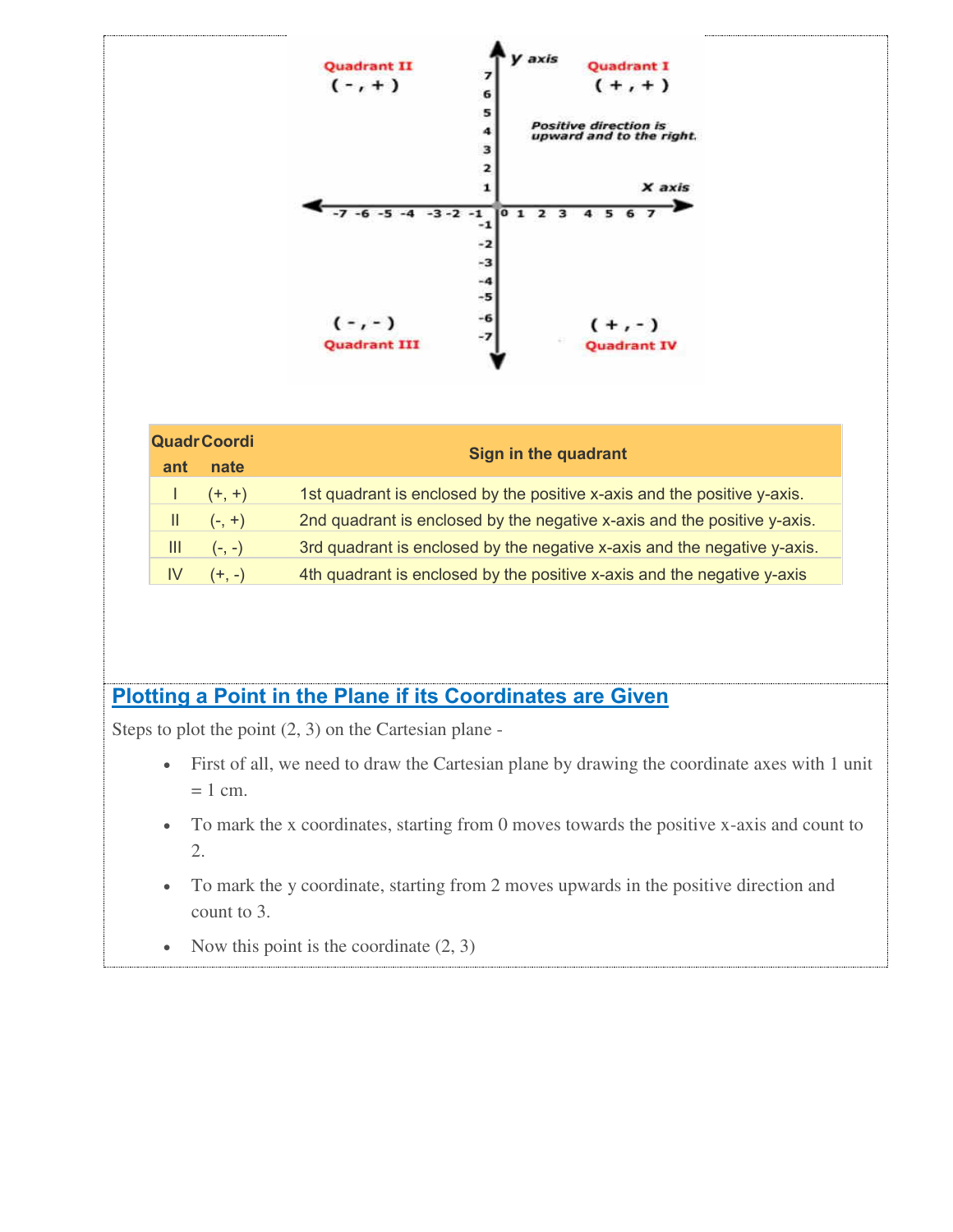

**Extra questions for practice. Q.1** Plot the following points and check whether they are collinear or not: